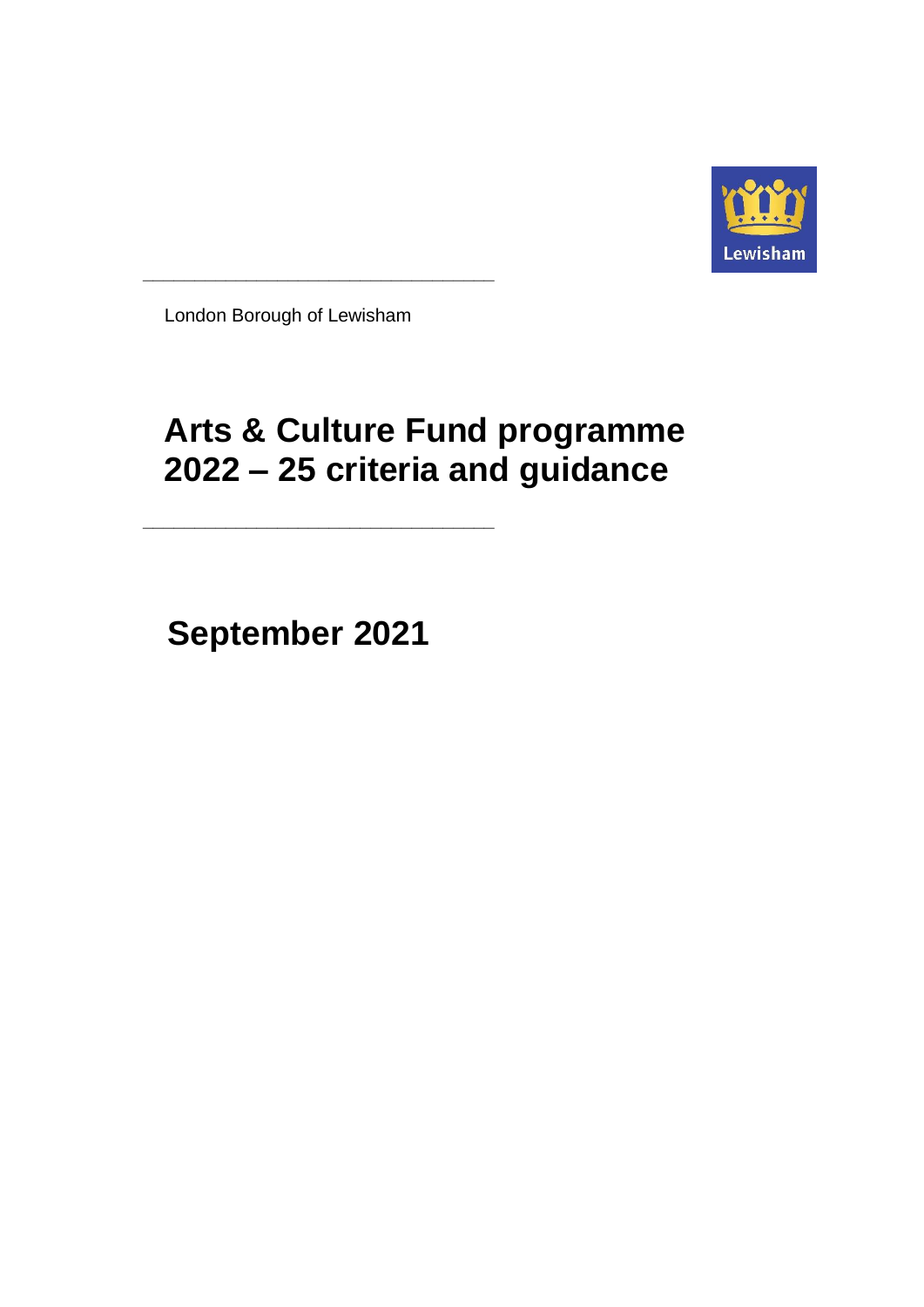# **Lewisham Arts & Culture Fund Programme**

#### **Section 1 – Overview**

Culture is important to Lewisham. It has helped shape the borough that we now know, supports the health and wellbeing of our residents, brings communities together and provides employment for many. The benefits of Council investment over a period of many years are apparent and we want this to continue. The importance of continued investment is further highlighted by the way that art and culture has suffered so badly during the Covid pandemic, with an estimated 152,000 jobs at risk within London's culture and creative industries together with its supply chain Creative [Industries Supply Chain COVID-19 Impact | London City Hall.](https://www.london.gov.uk/what-we-do/arts-and-culture/cultural-infrastructure-toolbox/creative-industries-supply-chain-covid-19-impact) A report from the Digital, Culture, Media and Sport Committee warned that the pandemic presented "the biggest threat to the UK's cultural infrastructure, institutions and workforce in a generation" [Impact of Covid-19 on DCMS](https://committees.parliament.uk/publications/2022/documents/19516/default/)  [sectors \(parliament.uk\)](https://committees.parliament.uk/publications/2022/documents/19516/default/) .

This funding programme is in line with the Council's overall approach to recovery and follows the themes of *Lewisham Council - [Future Lewisham: Our borough's recovery](https://lewisham.gov.uk/articles/news/future-lewisham-our-boroughs-recovery) .* These are:

- A greener future
- A healthy and well future
- An economically sound future
- A future we all have a part in

Lewisham's Borough of Culture year in 2022 comes at an opportune moment, providing a much needed boost to the sector and a means of supporting recovery from the Covid pandemic. As well as attracting funding for the core programme, being Borough of Culture has also put Lewisham in the spotlight with other funders, providing the opportunity for organisations to benefit directly through their own fundraising endeavours. Longer term planning is essential if we are to maximise benefits and this is why outcomes for the year have a strong focus on future legacy with the aim of ensuring that the sector continues to thrive beyond 2022. This funding programme is framed within that context and designed to best meet the needs of arts and culture in Lewisham for the next phase.

At a time when many other local authorities have completely cut their voluntary sector grants programmes we are pleased that we can continue to offer this support. Government cuts mean that we have to operate with reduced budgets and for this reason we are adopting a more targeted approach to the allocation of funds. We also recognise that provision of annual grant funding to organisations needs to be part of a wider package of support for arts and culture and so careful consideration has also been given to making best use of other resources available in order to respond to the wider needs of the sector.

From June to August 2021, consultation took place on the proposed priorities for the Arts & Culture Fund 2022-25. The overall response to this consultation was very positive with strong support or support for most proposals. Some questions were raised and so although we have broadly moved forward with the proposed approach, some amendments have been made.

#### **Investing in Diversity**

Lewisham is a borough is rich in cultural opportunities and yet many of our residents still experience significant barriers. The Taking Part Survey - [GOV.UK \(www.gov.uk\)](https://www.gov.uk/guidance/taking-part-survey) indicates that age, ethnicity, disability and socio-economic and employment status all play a part in excluding people from participating in cultural activities. While this continues to be the case, it is important that we support organisations to work with communities that find themselves at a disadvantage.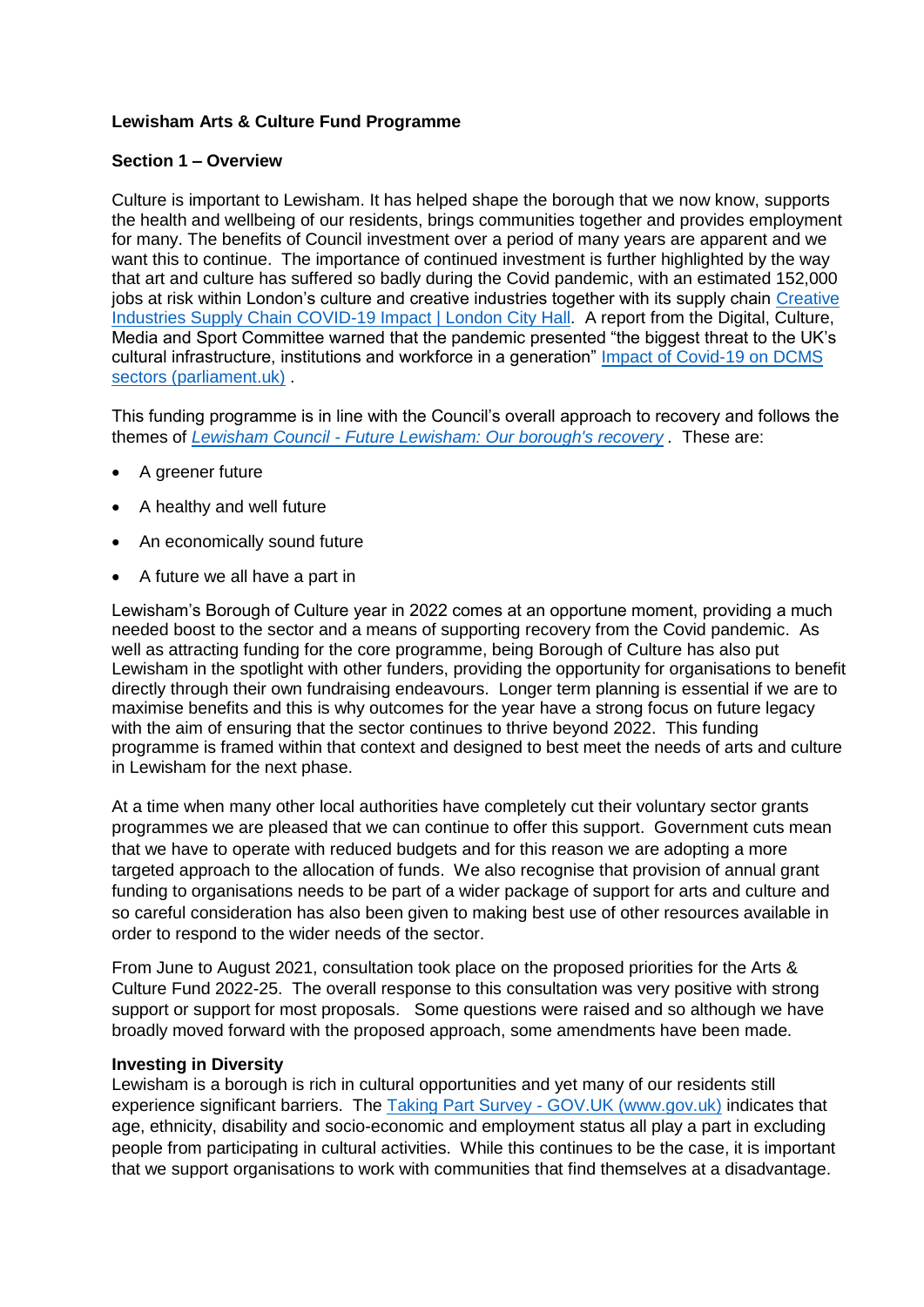There continues to be a lack of diversity across the cultural workforce and we want to develop a more proactive way of addressing this issue. The GLA Culture Strategy [Culture for all Londoners](https://www.london.gov.uk/sites/default/files/2018_culture_strategy_final_2021_0.pdf) identifies that 95 per cent of jobs in London's creative economy are held by people from advantaged socio-economic groups, only 23.4 per cent of jobs in London's creative economy are held by people from BAME groups and that in the creative and cultural workforce in England, only 12 per cent of workers classify themselves as disabled.

Tacking inequality in arts and culture will be a cornerstone of this programme of funding and in order to be successful, applicants will need to indicate clearly how they will be part of the move to break down and remove barriers to participation. This is not just about fairness of opportunity but is also about recognising the huge benefits in harnessing the potential of all of Lewisham's diverse communities. To achieve change, bold decisions need to be made and so there will be a strong focus on supporting diverse led organisations – reflecting the make-up of workforce and board membership. Where organisations do not currently have diverse leadership, they will be expected to provide an action plan detailing how this will be achieved.

#### **Building a Track Record**

We know that there is likely to be a high level of interest in this funding - previous experience tells us that the process will be very competitive, with a high number of very good applications that address the priorities and meet the funding criteria. In this context we will particularly consider the applicants track record of delivering the services described in the application and of accessing funding from a range of sources. We understand that this can sometimes be frustrating for smaller or newer organisations that are trying to access this kind of funding programme and this is why we have developed alternative funding streams to support and provide a pathway for artists and organisations on this journey. The following initiatives already exist or will be the subject of future announcements. For more information email cultural.development@lewisham.gov.uk

- Small grants. We recognise the value of providing one off funding to organisations in order for them to develop new activitys and develop a track record for delivering activitys and managing funds. In Lewisham we have benefitted hugely from the creative and innovative approaches taken by arts and culture based organisation to addressing some of the most challenging issues and this funding will help us to continue to invest
- Bursary funding for emerging artists in the early stages of their career to help them develop activitys that work alongside some of the Council's civic events eg Black History Month, International Women's Day, LGBT+ Month. Alongside the bursaries other support and mentoring will be available around issues such as fundraising and activity development. This approach has been piloted this year and we will be looking to review and build on it.
- Broadway Theatre associate artists. The Broadway Theatre is currently being refurbished and will reopen in 2022 ready to claim its place as a venue fit for the challenges of the 21<sup>st</sup> Century. A refreshed vision will see a multi-purpose approach that includes an associate artist's programme based around the studio theatre.
- Employment and training programmes. We will continue to support employment and training activities which support greater diversity in the cultural and creative sectors. This includes a [new £500,000 two-year programme](https://www.london.gov.uk/sites/default/files/2021_01_06_esf_project_requirements_cez_lewisham_final.pdf) from July 2021 to June 2023, funded by the Council and the European Social Fund (ESF), which will broker work placement and employment opportunities for 125 residents in the creative sector; also the Stride London [programme](https://stride.london/projects/?filter_by=develop-new-skills&orderby) which is supporting a range of employment and training activitys in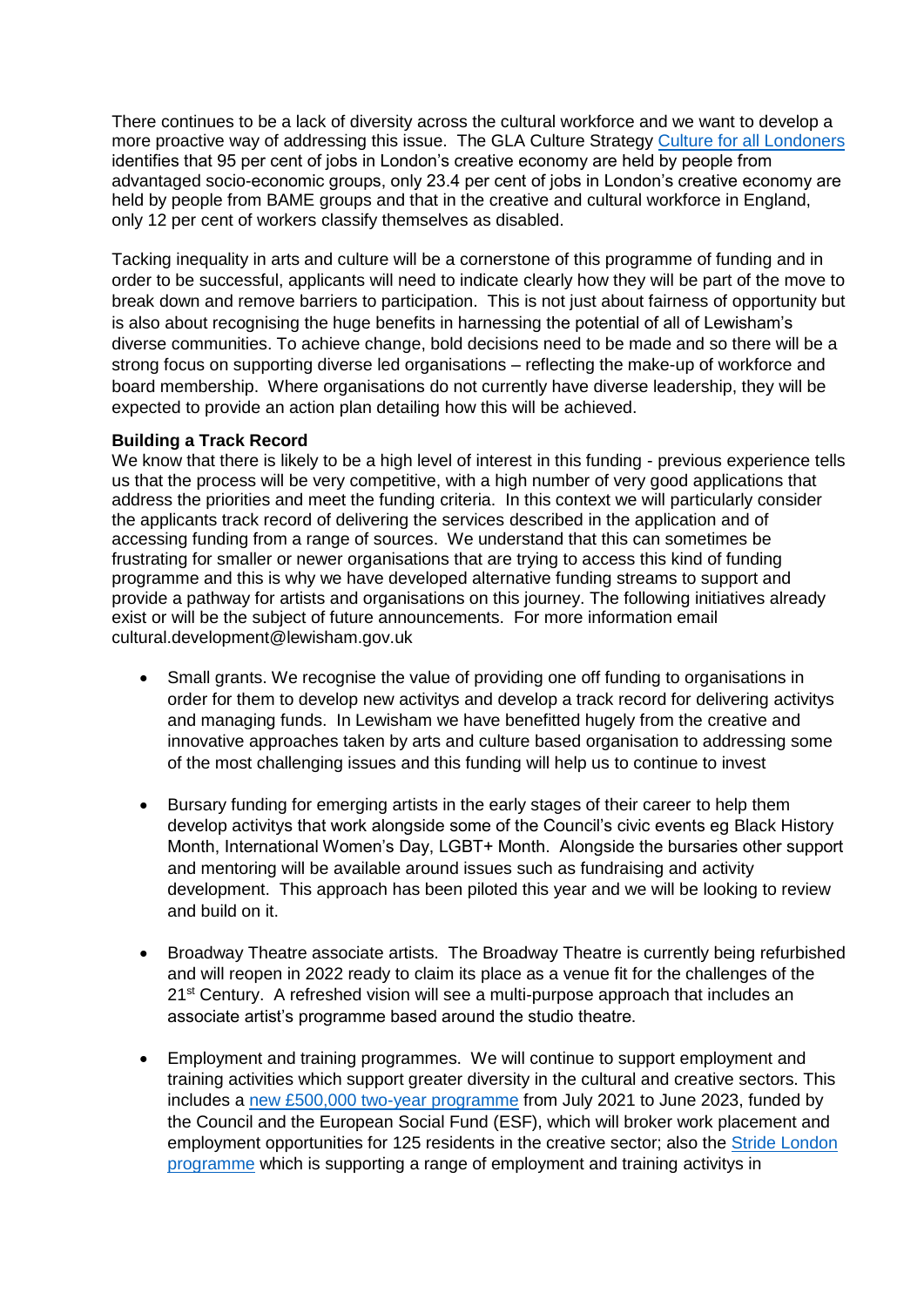Lewisham, Southwark, Lambeth and Wandsworth to address inequalities in the creative industries.

 Support for Cultural and creative enterprise and growth. Cultural and creative businesses already play an important part in the wider prosperity of Lewisham and will increasingly do so in the future. Working with colleagues in the Council's Economic Development team we will provide a better joined up approach to business advice, support and training. This will build on the existing Creative Enterprise Zone in Deptford/New Cross, using the networks and learning from this programme to also benefit other areas of the borough. We will seek to ensure there is a good supply of suitable and

## **Section 1 - Applications and process**

Funding secured through this application will be available for three years starting from 1 April 2022. Applications should be made via the application portal which can be found by using the following link.

<https://communityfunding.lewisham.gov.uk/>

## **1.2 Timetable**

Please submit this completed form by 11.59pm on 18 November 2021. All applicants will be written to with the outcome of their application in December 2021.

#### **1.3 Workshops**

There will be a series of application workshops in October 2021. Details of these are available on the Community Funding Lewisham website at:

<https://communityfunding.lewisham.gov.uk/>

#### **Section 2 - Criteria for grants programme 2022-2025**

#### **1 Investing in cultural infrastructure**

This priority focusses on delivering support to the arts and culture sector as a whole through strong infrastructure, coordination and fundraising services rather than trying to directly fund everything that is needed in the borough. In the context of scarce public resources it is essential that we seek to future-proof the local arts and culture sector by cultivating a climate of selfsufficiency, where leadership comes from within.

In order to achieve this we will provide annual funding of up to £150,000 to a cultural anchor organisation.

An anchor organisation would be expected to:

- Co-ordinate consortium funding bids. Broker partnerships to maximise access to external funding streams
- Support emerging artists and organisations to reflect and develop their creative practices, working closely with other artists
- Nurture partnerships. Develop and coordinate networks and collaborations and provide effective representation.

In submitting applications, organisations should demonstrate how they will:

Lead by example and support other organisations to address inequalities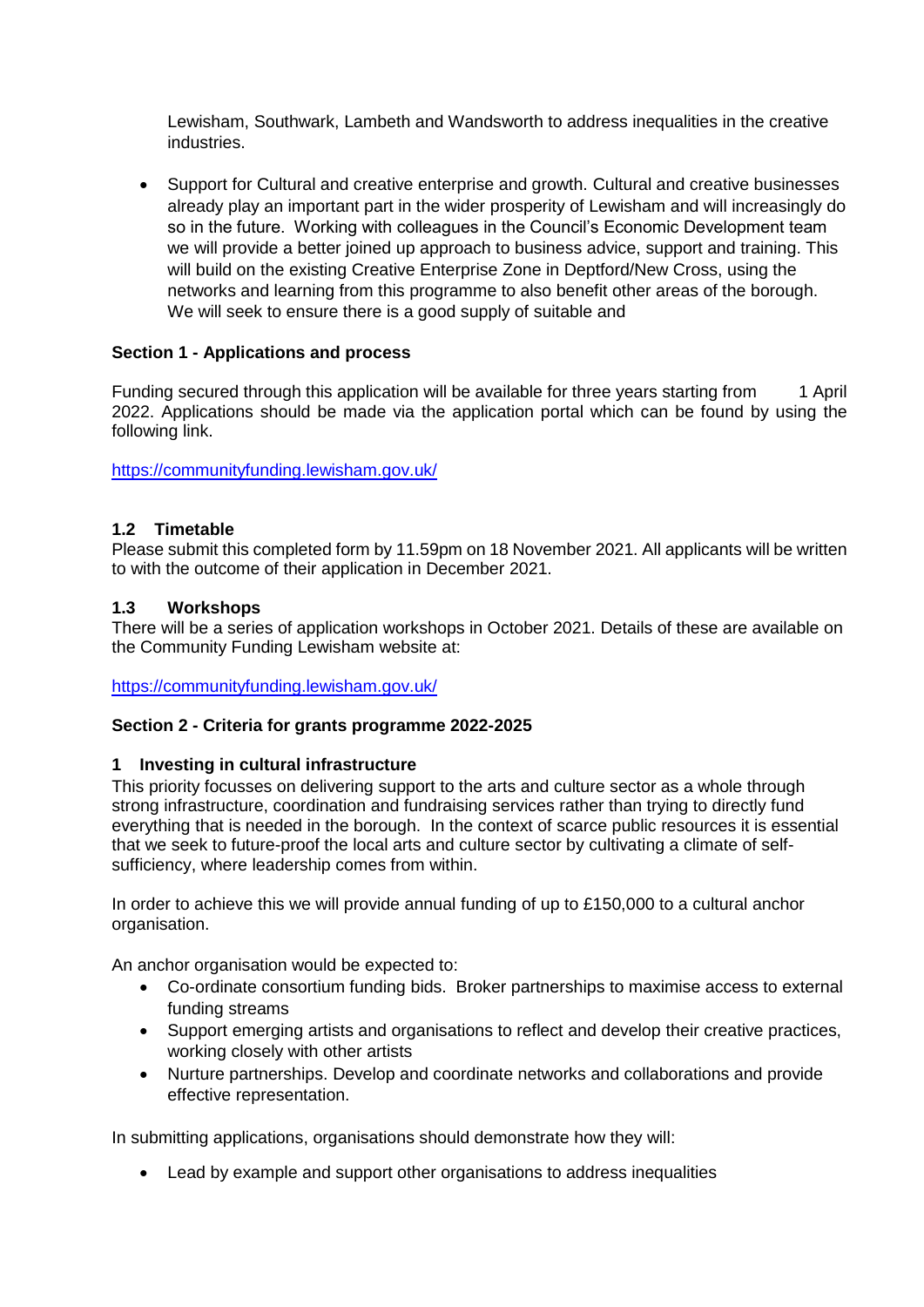- Promote a culture of continual development in response to emerging needs of the sector and the wider context.
- Represent the interests of a broad range of arts and culture eg performing and visual
- Serve the interests of other organisations equitably specifically in relation to developing consortium bids
- Engage with regional and national industry bodies
- Engage with existing networks
- Work closely with the Lewisham Council Culture Team

# **2. Investing in diversity**

As outlined above, investing in diversity is a key priority for this funding – tackling inequality and barriers to participation in arts and culture. Applications will be expected to demonstrate how they will increase and diversify participation, nurture talent and provide progression pathways, including developing outreach links into other settings such as schools. We want to continue to encourage innovation and the ongoing development of an atmosphere in which new things can emerge.

We are likely to fund approximately 8 organisations with grants of up £30,000 to deliver services that focus on:

- Race
- Disability
- Economic disadvantage
- Age (young people and older people)

In submitting applications, organisations should demonstrate how they will:

- Ensure that their organisation is diverse led
- Address issues around intersectionality and work towards community cohesion
- Work with Lewisham Council around key events such as Black History Month

# **Section 3 – GUIDANCE on answering questions**

This guidance will take you through each of the questions on our application form. Some of these questions will only be applicable to organisations applying for borough-wide advice services, or a coordinated social prescribing service. These questions will be highlighted in green. If you are not applying for either of these services, you will not be required to answer these questions.

All applications will be assessed and scored in relation to:

- Quality and feasibility of proposed activity
- Track record
- Approach to diversity as an organisation
- Fundraising and financial sustainability

# **Q.1 Contact details**

All we need in this section is your organisation name and contact details including website and social media.

#### **Q.2 Eligibility**

The questions in this section will enable us to check that you are eligible to apply for funding under this programme.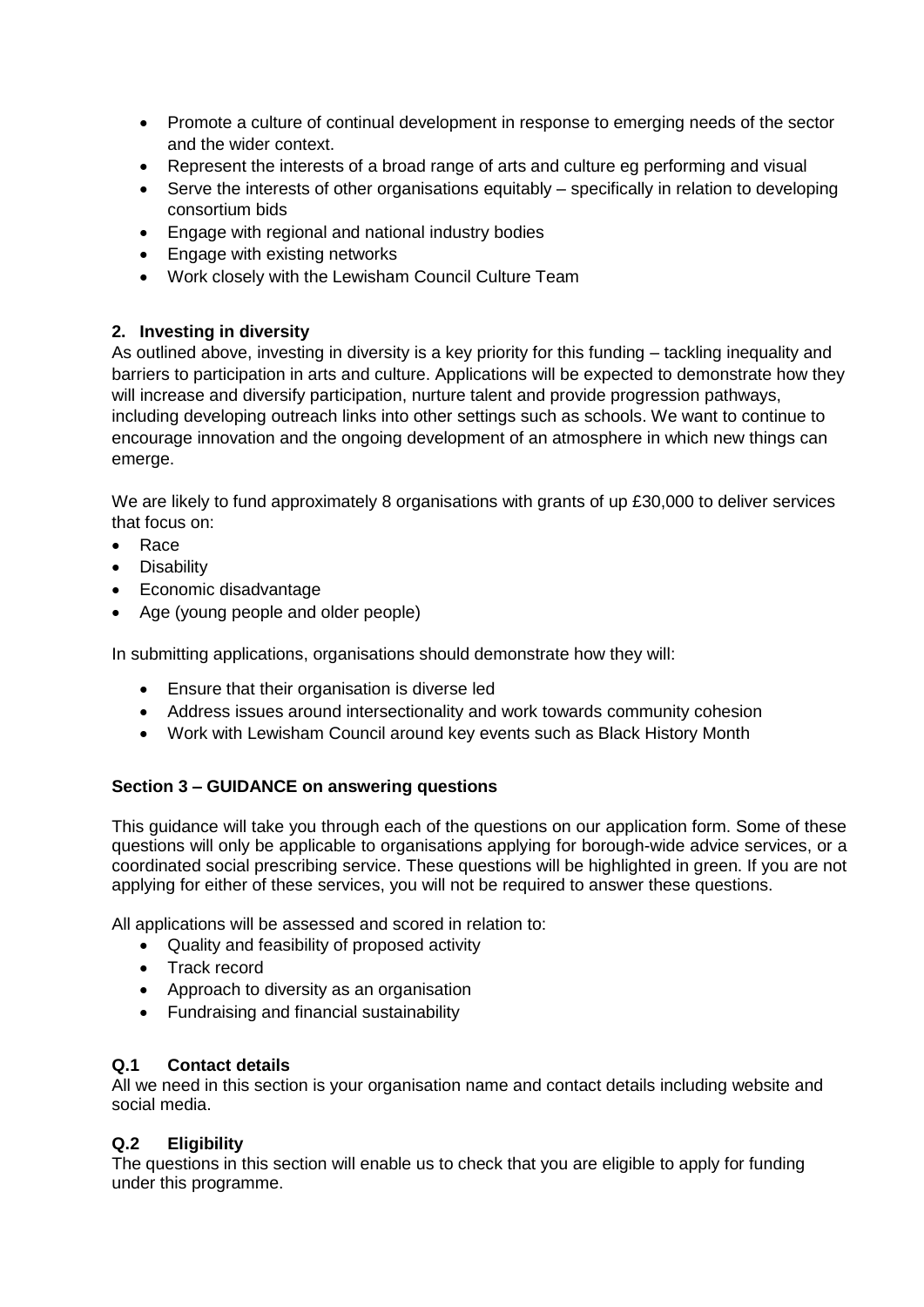In order to be eligible for a grant from Lewisham Council you must be a not for profit organisation. The following types of organisation are eligible to apply for a grant:

- Registered Charity
- Company Ltd by shares
- CIC (Community Interest Company)
- Cooperative
- Other constituted (including CIO's and Social Enterprises)
- Other un-constituted *please give details of your organisation's governance document for example a constitution, aims and objectives, membership and how decisions are made*

Lewisham residents - This question also checks whether the majority of the recipients of your activity live in Lewisham. This is a requirement for activity funding but if you are a national or regional organisation based in Lewisham please explain this at question 5.

#### **Q.3 Your service offer**

Please tick the theme under which you wish to apply and tell us the annual sum you are requesting.

#### **Q.4a Organisation and activity summary**

This is an important part of the assessment and it is essential that you complete this section fully and address as many aspects of the criteria as possible.

Organisations who wish to submit more than one activity will need to complete a separate application for each activity.

You should provide details of your users, your engagement methods, and how you will deliver your activity.

We would expect you to use your local community knowledge to inform your submissions but there is also a wealth of information on the borough available at the JSNA website and on the Lewisham Observatory, which may be useful to applicants.

http://www.lewishamjsna.org.uk/

<https://www.observatory.lewisham.gov.uk/>

We are looking for organisations that:

- Address the theme requirements
- Are clear about the needs of potential service users
- Have a clear approach to engaging with stakeholders, including service users
- Have objectives that are in-line with theme requirements

#### **Q.4b Please describe your activity**

This question is designed to get a good understanding of your activity. It is important that you address each of the bullet points as a minimum as we will be looking for a comprehensive picture.

Please describe your activity. Your response should include:

What is your activity?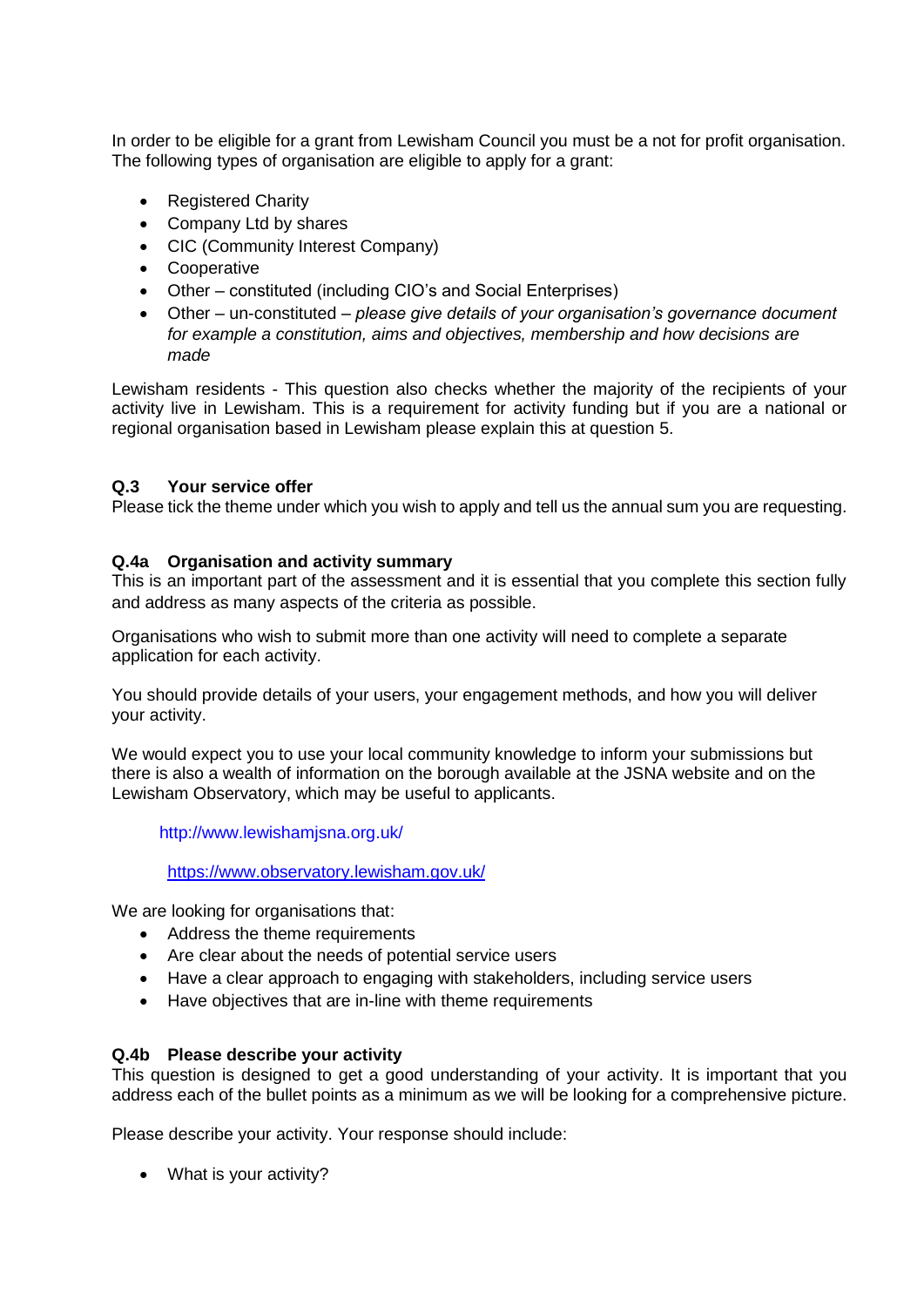- The need for the activity
- Why your activity is specifically needed in Lewisham what evidence do you have that this is needed in Lewisham – your evidence could include knowledge you've gained from service users, national and local data, knowledge from partners etc.
- How it meets one or more of the Arts & Culture Fund priorities (see guidance above)
- What difference will the activity make to Lewisham residents
- What type of activities will you provide?
- How many activities will you be providing?
- Where will the activity be delivered (in which area/s of the borough?)
- Who will deliver your activity?
- What information governance (including compliance with GDPR) do you have in place?
- How you will ensure activities are COVID-19 safe as per government advice at time of activity mobilisation.

#### **Q.4d. User Profile**

Tacking inequality in arts and culture has been identified as a priority for this programme of funding. You will need to state which of the groups below your activity is specifically designed to work with, beyond your commitment to working with people with protected characteristics.

- Race
- Disability
- Economic disadvantage
- Age (young people and older people)

Please use the box provided to give further details of how you will specifically meet the needs of these groups.

#### **Q.5 Protected characteristics**

This question aims to find out how your service will engage and promote services to groups with protected characteristics. We will be assessing how proactive you are in ensuring your service is accessible and that it is representative in terms of service use.

Please tell us:

- How will you make your service accessible?
- How will you reach communities who need your services but aren't currently using them?
- Who are the groups that you will target?
- How will you target those groups?

#### **Q.6 Covid-19**

The COVID-19 pandemic has changed the way we work in many ways.

Please tell us:

- If your organisation has changed due to the pandemic and if so, what you have done to deal with the changes
- How you adapted to new ways of working

This question asks about the lessons you have learnt from your experiences during COVID-19 and how your approach might differ in the future as a result (please include both positive and negative experiences).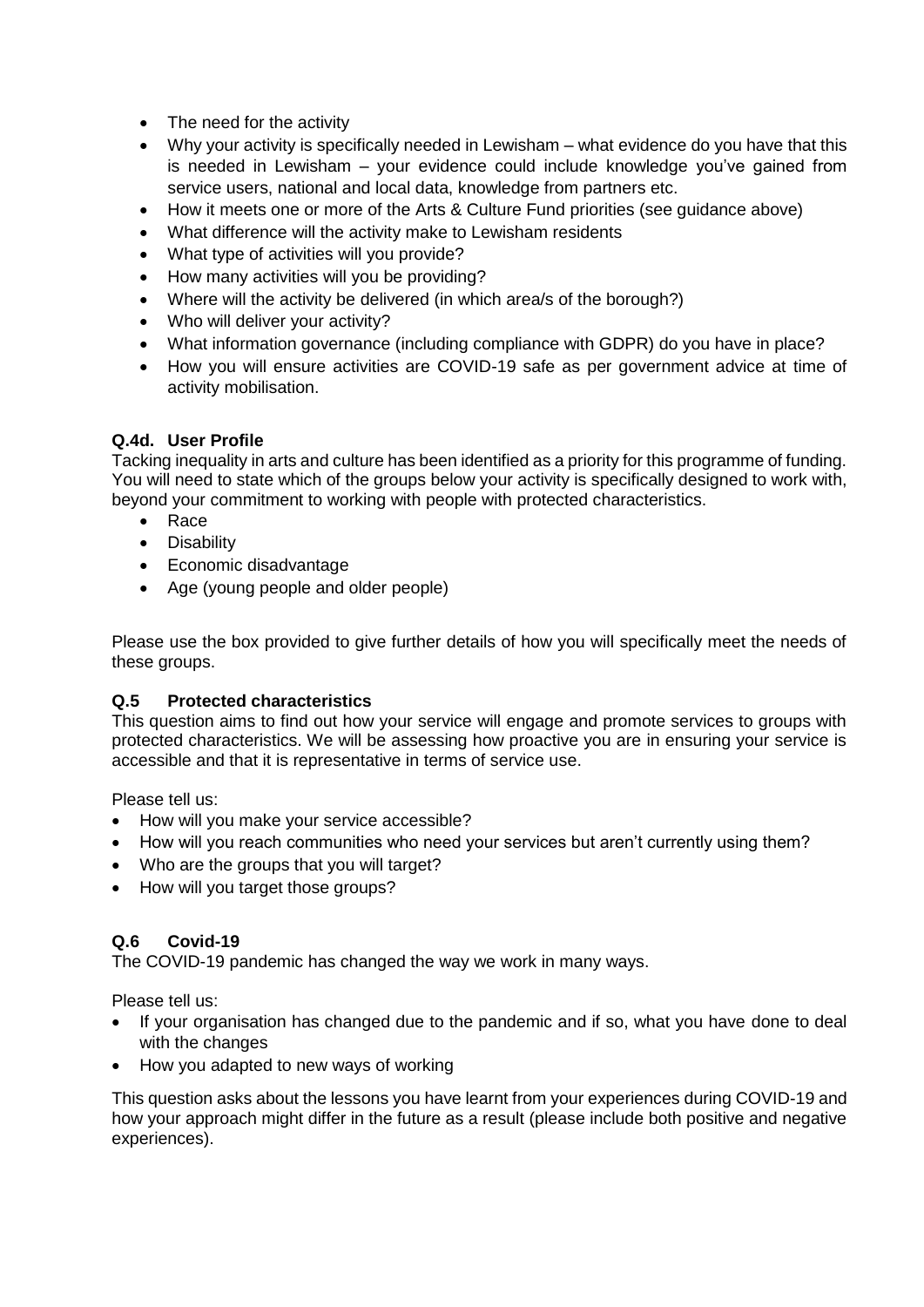# **Q.7 Partnerships and resources**

In your answer you should aim to address the following key points that are appropriate to your activity.

- Who you have worked with
- What you have achieved as a result of partnership working
- The names of the organisations/groups you plan to work with
- The needs you have identified for your service users
- The specific buildings and spaces you plan to use

To assist you, we have provided some examples of case studies that you may find useful in telling us more about your activity and your partners.

*Our organisation has grown a number of relationships over the last three years: through the launch of xxxxxxxxxx Activity we deliver in direct partnership with statutory services, community partners and public services such as the Met Police and CCG. We have steadily built upon our positive relationships with a range of local organisations including x y and z over the last 5 years, which enabled us to deliver the xxxxxxxxxxxxx activity successfully to over 800 vulnerable local people in the last year.* 

*We have worked collaboratively with a large number of smaller Lewisham organisations and community groups to ensure that young people 18 - 25 have access to activities that meet their needs. We have proactively supported the xxxxxxxxxx network which has enabled the development of strengthened services, a growing number of partnerships and better referral pathways between groups.*

*We are proud of our achievement in receiving a number of prestigious awards and nominations over the last 3 years including a b and c. Our success is also well reflected in the grant and sponsorship funding we have been able to attract including a major grant of £150,000 from the Downgrove Trust and the Award for best partnership activity from the xxxxxxxxxx Foundation.*

*Most of all we are proud of our success in placing xxxxxxxxxx number of vulnerable young adults into further education, training and employment.*

**Q.8 Developing services and attracting additional resources** In your answer you should aim to tell us how you aim to develop your activity and maximise your resources. The list below provides you with some possible examples.

- How many extra people you would expect to work with
- The activities you will deliver
- The difference you want your service to make
- How your service is different from those that are already in place or already funded/commissioned by the council (if applicable)
- How much extra funding you think you will attract in this period. You should state the level of funding that you would anticipate attracting during this period

We are assessing organisations plans and ideas for identifying additional resources to complement grant application.

#### **Q9. Shared values**

In applying for the Arts & Culture Fund funding you are agreeing to work in partnership with us to demonstrate your commitment to: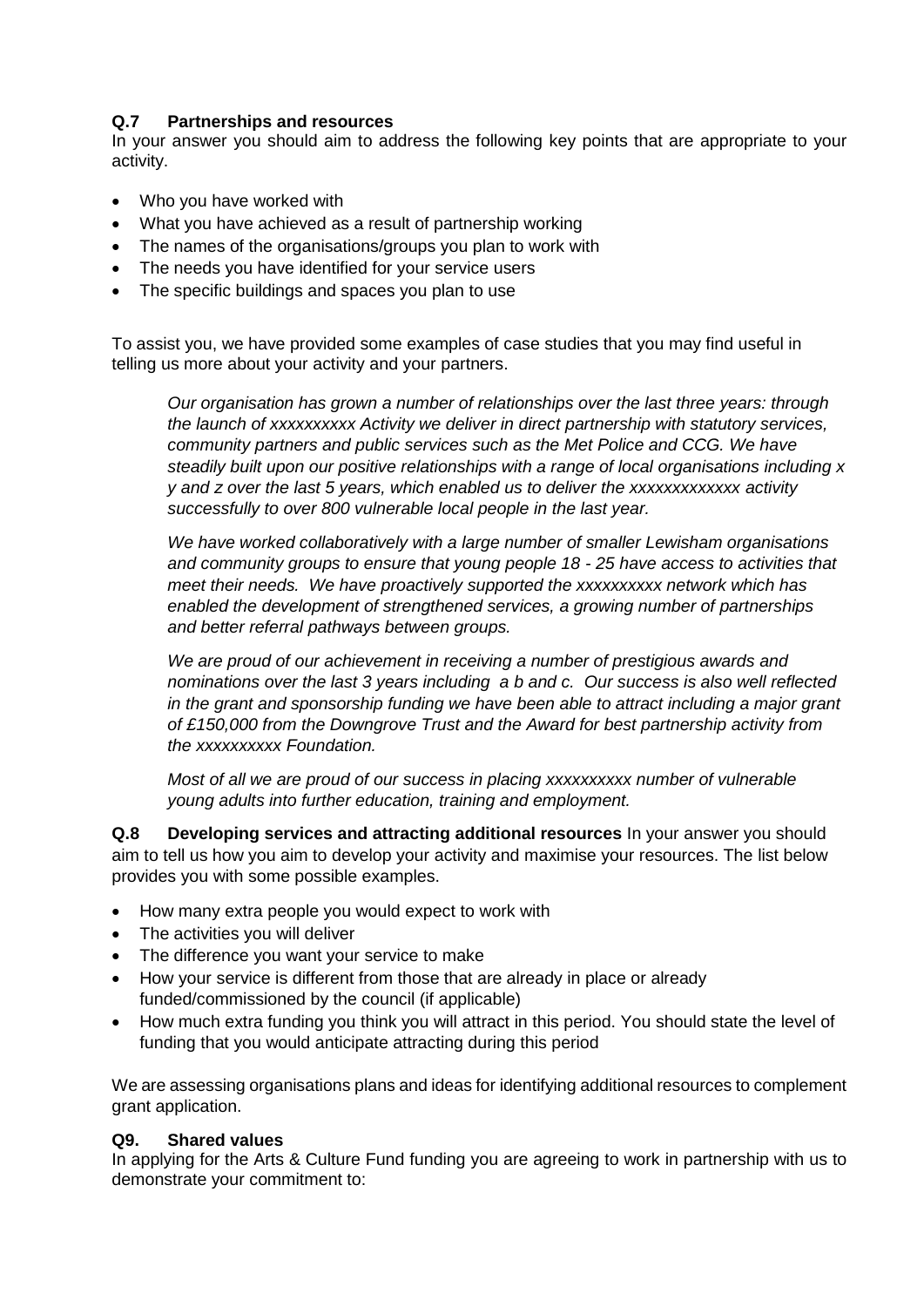- London Living Wage
- Equalities diversity and wellbeing
- **•** Sustainability
- Being Dementia Friendly
- Ending Modern Slavery
- Help with promoting Council events to residents
- Information sharing e.g overview of service users
- Sector leadership

If you haven't ticked one or more of the above, please explain why.

## **Q.10 Outputs and outcomes**

We are looking for details of your planned activity, including the number of activities you are planning to deliver, and the number of people you are planning to work with. We are also seeking information on the outcomes you believe your activity and individual activities will achieve.

Please use the table below as an example to guide your approach to completing the online table. You can add additional lines for each activity.

| Detail your outputs (activities, how often they will be delivered, and numbers of people who<br>would benefit) and outcomes (the difference your activities will make to your service users<br>and the wider community) and explain how you propose to measure your performance<br>against what you say you will do. Please remember your outcomes must be linked to the<br>theme priorities. Please see below some examples |                                                                                                                                                                                                             |                                                                                                                                                                                                                                                                                                                                                    |  |
|------------------------------------------------------------------------------------------------------------------------------------------------------------------------------------------------------------------------------------------------------------------------------------------------------------------------------------------------------------------------------------------------------------------------------|-------------------------------------------------------------------------------------------------------------------------------------------------------------------------------------------------------------|----------------------------------------------------------------------------------------------------------------------------------------------------------------------------------------------------------------------------------------------------------------------------------------------------------------------------------------------------|--|
| <b>Outcomes</b>                                                                                                                                                                                                                                                                                                                                                                                                              | <b>Outputs</b>                                                                                                                                                                                              | How you will measure<br>outcomes                                                                                                                                                                                                                                                                                                                   |  |
| e.g. people increase their<br>fitness levels to improve<br>their health and well-being.                                                                                                                                                                                                                                                                                                                                      | e.g. weekly online dance<br>classes for 100 previously<br>social isolated adults will be<br>delivered. 150 sessions<br>(each 60 minutes long) will<br>take place in 2 locations<br>(Downham and New Cross). | e.g.<br>Registers of all<br>attendance at activities<br>Questionnaires /<br>interviews will be used to<br>assess impact on<br>participants.<br>An external health<br>professional will evaluate<br>health, fitness and well-<br>being impact.<br>Comments and<br>observations from<br>teaching and support<br>staff, artists, facilitators<br>etc. |  |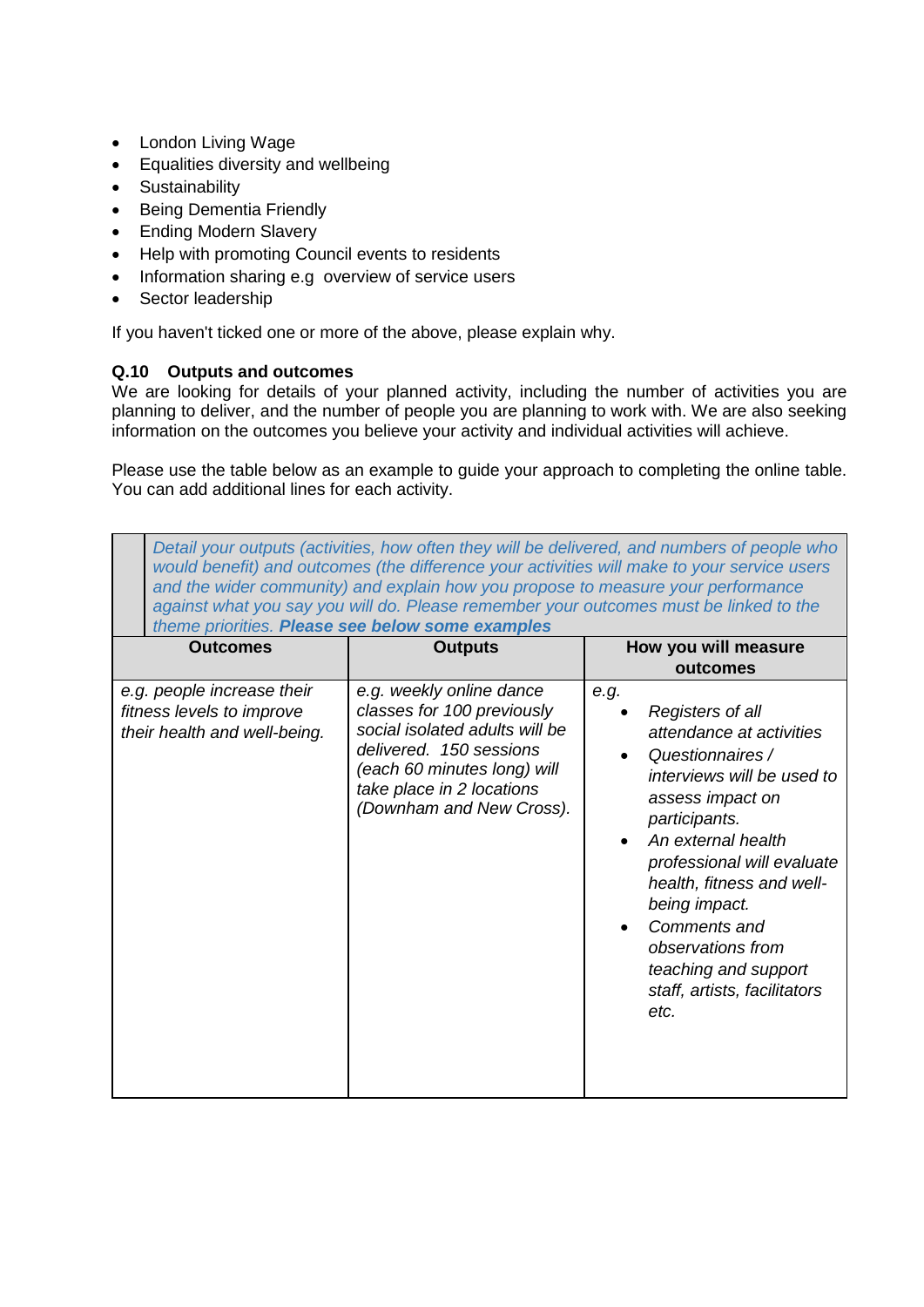## **Q.11 Track record for attracting resources**

We are interested in your track record as an organisation of raising funds, other kind of income, human resources, and in kind support. This could be equipment, volunteers, donations, or free HR or finance support.

### **Q.12 Overall financial position**

We are asking that you give us your details of income and expenditure and year end surplus/deficit. This will help us assess your organisation's financial position, including your resources for delivering the services you are seeking to fund through Arts & Culture Fund.

#### **Q.12a Reserves and sustainability**

Please tell us what reserves you hold, which areas of your reserves are ring-fenced vs. free reserves, and whether you have a reserves policy. Please also provide your income/expenditure along with surplus/deficit for the last three years.

#### **Q.12b Accounts filing**

Please confirm that you are up to date with filing your accounts with the Charities Commission and please attach your most recent set of audited accounts. Please use the additional text box to provide a reason if you are not up to date with your accounts filing

#### **Q.13 Budget (activity and staff costs)**

Please provide a breakdown of your proposed expenditure. Please feel free to add additional lines as required. We will fund part or all of your core activities if they meet the criteria specified, as well as new activitys meeting the criteria. We do not want to be prescriptive about how you use the funds ( eg you may choose to back-fill an existing post in order to increase new activities) but we want you to tell us how the money will be spent.

We have provided an example of the kind of breakdown that is required below:

| <b>ACTIVITY FUNDING ONLY - please complete the below table</b>      | <b>Annual expenditure</b> |
|---------------------------------------------------------------------|---------------------------|
| Staff costs (please specify)                                        |                           |
| Includes salaries:                                                  |                           |
| 1 PT activity coordinator $\mathcal Q$ e.g. SCP 25 X 0.6 =          | e.g. £17,746              |
| 2 Session instructors @ e.g. SCP 23 X 20 hours X 6 weeks:           | e.g. £1,725               |
| £14.38 $\times$ 20 $\times$ 6 =                                     | e.g. £2,686               |
| Employers NI @ 13.8%                                                | e.g. £1,168               |
| Pensions @ e.g. 6%<br><b>TOTAL</b>                                  | e.g. £23,325              |
| <b>Activity costs (please specify)</b>                              |                           |
| Volunteer Costs: lunch and travel cards for 3 volunteers X 15 hours | £2,700                    |
| $X$ 6 weeks $@$ £10.00 per day =                                    |                           |
| Equipment Costs: Footballs, rounders bats, mini trampolines X 2,    | £2,500                    |
| mini obstacle course                                                |                           |
| Venue Costs:                                                        | £800                      |
| e.g. Hire of hall @ £20 per hour X 2 hours X 20 sessions            |                           |
| Refreshments<br>£25 X 20 sessions                                   | £500                      |
| Other session Equipment                                             |                           |
| £50 per quarter                                                     | £200                      |
| <b>Running costs (please specify)</b>                               |                           |
| Office costs                                                        |                           |
| 30% of total office costs of £5,500 p.a                             | £1,650                    |
| Marketing and promotion:                                            |                           |